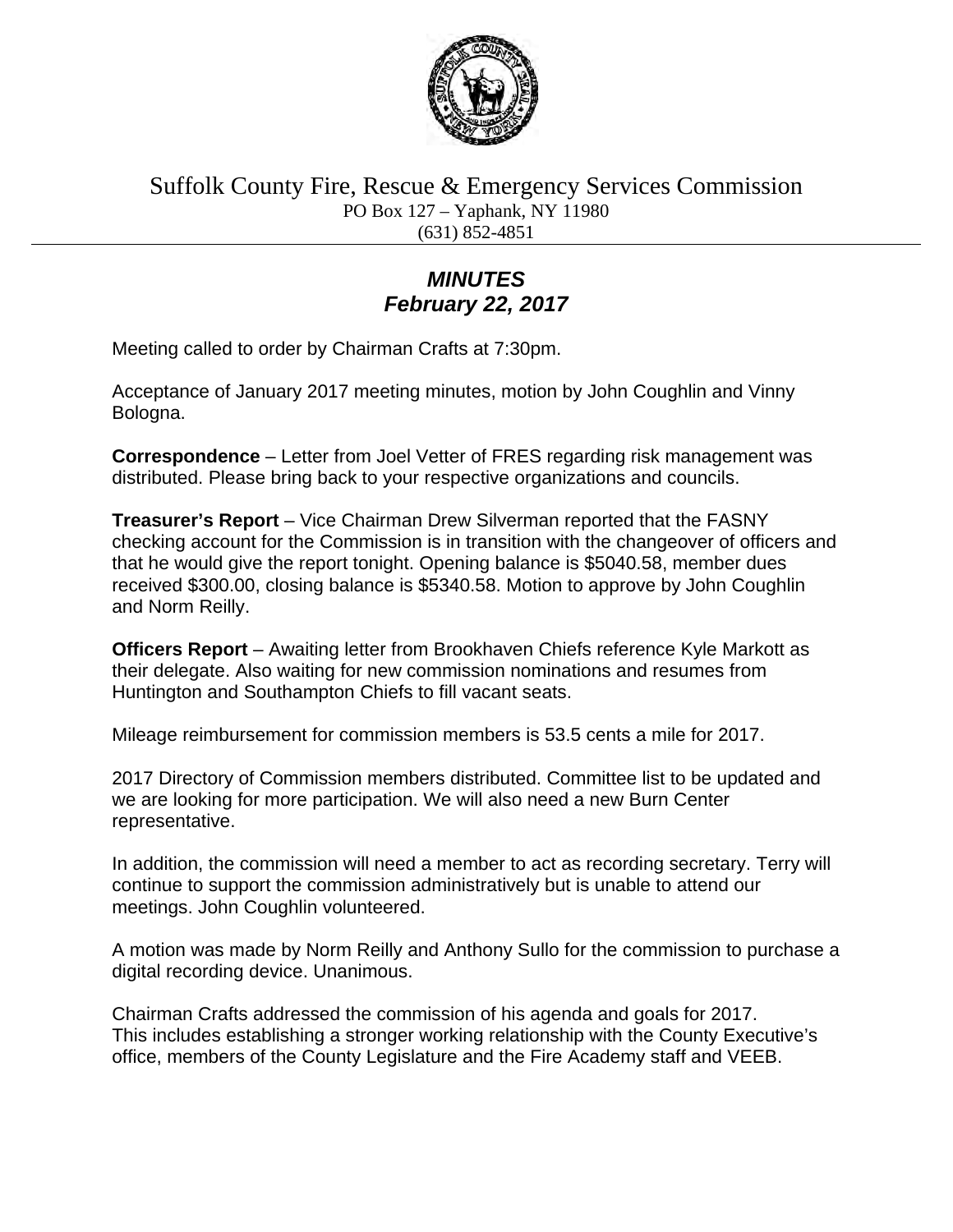Chairman Crafts also spoke about the role of the FRES Commission as defined in the Suffolk County Charter.

**Deputy Commissioner's Report** – John Jordan reported on Active Shooter program for Fire and EMS Agencies. Coordinating with SCPD and SCFA. Departments will have the option to opt in or out.

FRES will be developing a Public Information Officer program which would act in similar fashion to the existing SCPD PIO office. The goal is for Fire Departments and EMS agencies to get our fair share of positive publicity on calls and events.

FRES is working on developing a mechanism to better identify problematic locations for FD and EMS agencies. This will include information sharing with law enforcement agencies.

FRES Communications surveys went out a few months ago and only 50% were returned. Please have your respective councils and departments follow up on this.

The new Mobile Command Unit #1 has been delivered. Training by FRES personnel is ongoing. The MCU was displayed this evening prior to the meeting and will be made available by request to other councils in the coming weeks.

**Fire Marshal Report** – Chief Don Lynch reported that RAD Meter training will be commencing. A minimum number of departments will be required as there will be no individual department training available.

Addressed the issues of NYS continuing to "water down" fire codes and regulations and that this should be of great concern to the commission and the fire service.

Updated the commission on the status of the Gas Station Fire Suppression legislation. The goal is to get every township and village compliant. Motion to support this effort with a letter made by Norm Reilly and Arthur Bloom. Unanimous.

The FRES Library has been re-modeled with historical artifacts

**Fire Academy** – Chief Holley reported on the SCFA computer virus. All issues have been corrected.

Open enrollment available for Hazmat refresher.

Training field scheduled to open on April  $2^{nd}$ . The Old Class A building has been converted to Private Dwelling Search. Gas fires have been removed off the Taxpayer building.

Medal of Valor applications are due by March  $1<sup>st</sup>$ .

A new 3 year contract has been signed with Suffolk County.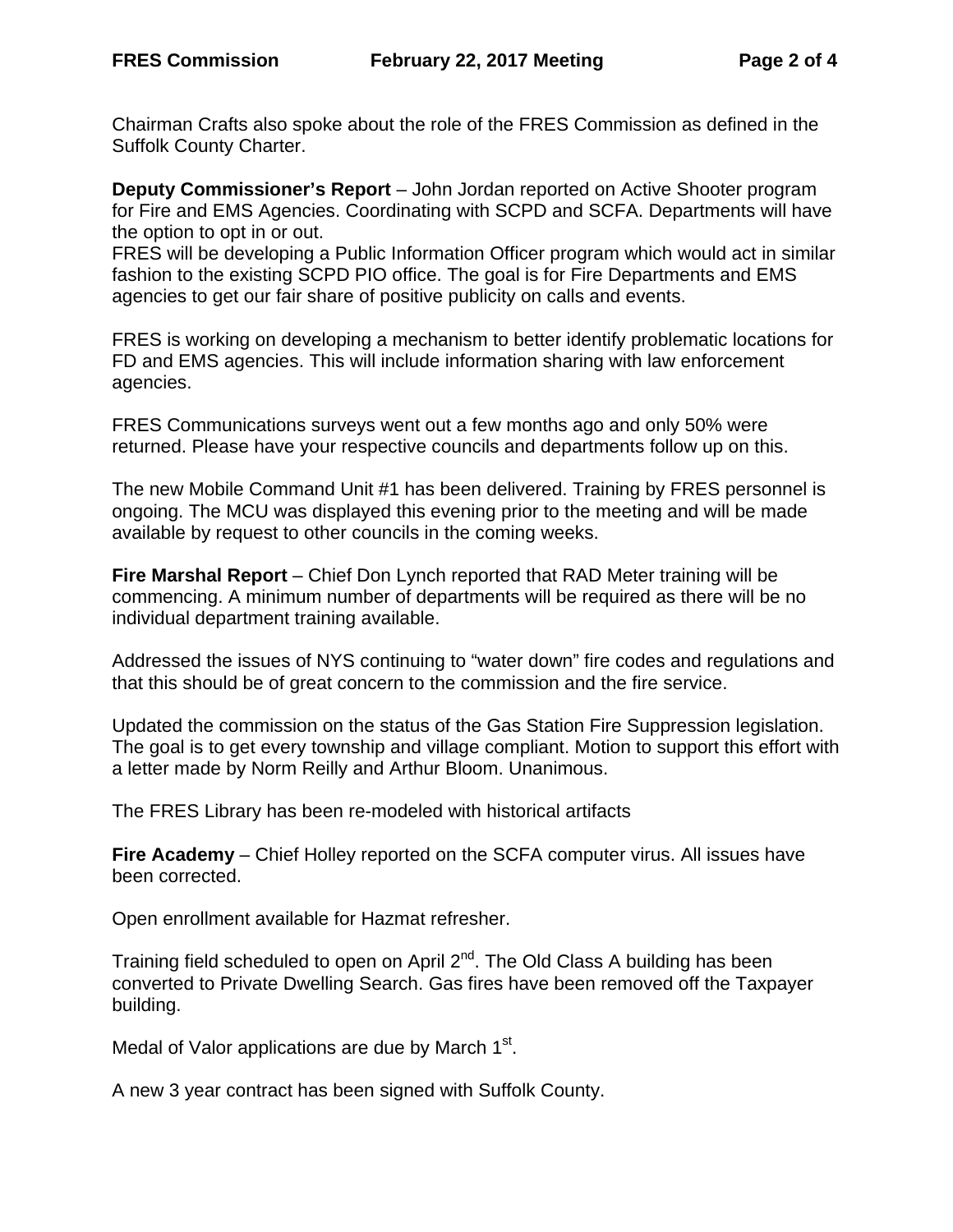VEEB – Mr. Sanok reported that the VEEB is meeting next week.

**SCPD** – P.O. Judge reported that all the helicopters are up and running at this time.

**SC EMS** – Mike Masterson reported spoke on EMT class announcements and additional CME class availability. ACLS for Paramedics are available every other month.

EMS is offering Technology training every Friday using the Sim Lab training modules, all different scenarios.

BLS 12 Lead is progressing with more departments participating.

The EMS Division is working with all other partners on the EMS Component of the Active Shooter training program.

Regional Trauma Council reminding agencies of existing transport protocols. Trauma victims get transported to Trauma centers, Burn victims get transported to the Burn Center.

There will be an MCI Drill at Stony Brook University in April and they will be asking for ambulance participation.

Reminder that the VHF Radios in ambulances provided by the county should be operational and maintained as they are the back up to the primary 800 MHz trunked system radios. The VHF radios also provide the necessary statewide mutual aid channels.

**Arson Task Force** – Tim Crafts reported that FM Lynch and K9 Tiana responded to a fatal fire in Brentwood.

**Combined Radio** – Norm Reilly reported next meeting is Wednesday, March 8<sup>th</sup>.

Chief Miniutti reported on the progress of the UHF Paging project. The county is also awaiting approval on monies necessary for Phase 3 of the ongoing communications upgrade project.

The county communications plan is currently being updated. We are also working on a "Bi-Directional" CAD system upgrade to our existing system for 2018. This will better track dispatching and response.

**Legislation and Standards** – Jay Egan spoke on new Fire District safety mandates concerning fuel pumps.

**EMS / REMSCO** – Bryan Prosek announced the next REMSCO meeting is on Tuesday, March  $14<sup>th</sup>$ .